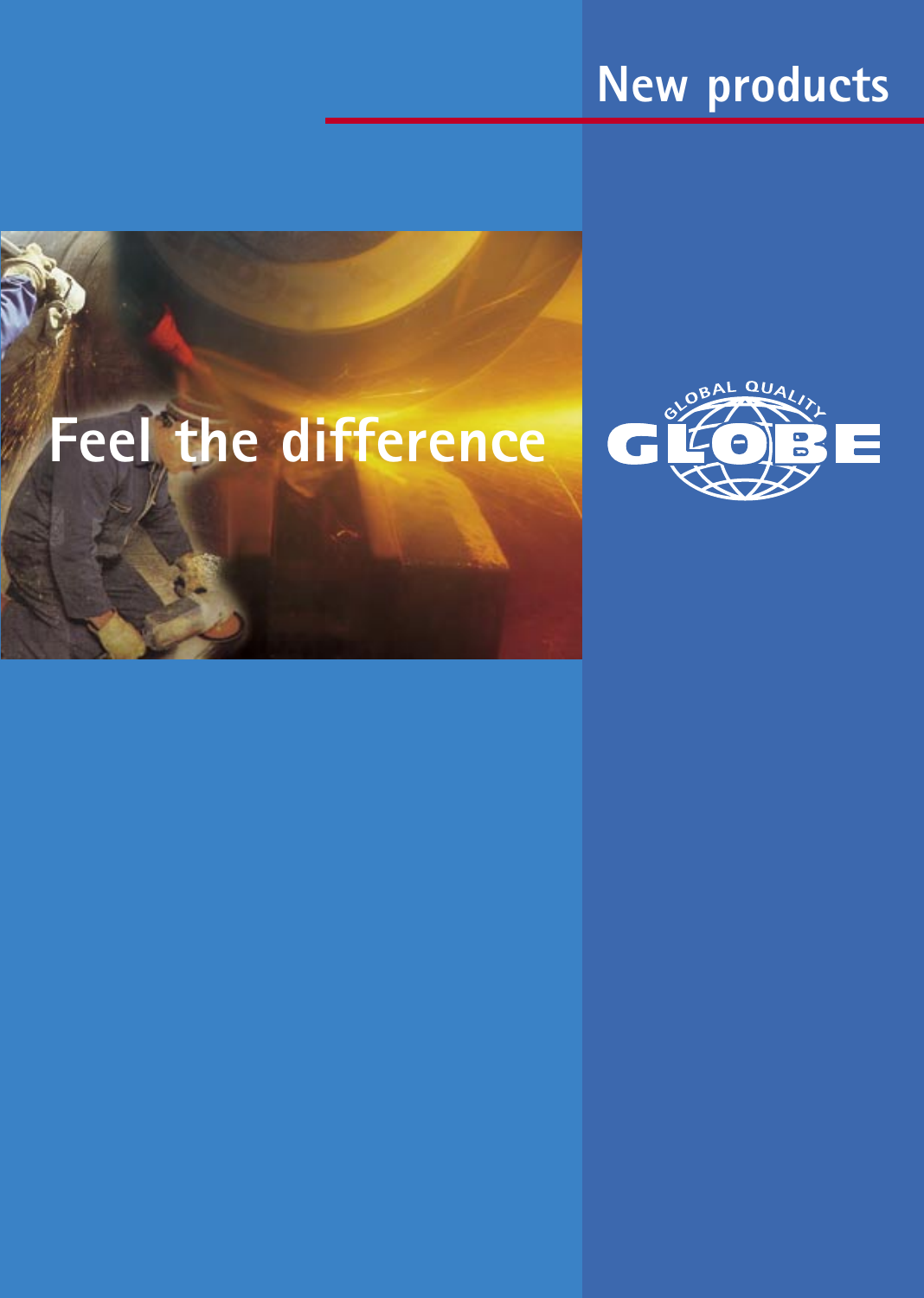

# **Italian Global Quality**





Founded in 1961 Globe is a family owned company located in Parma, Italy.Our team target is...Global Quality:

- **High productivity**
- **Offer cost-saving solutions**
- **Maximum safety and reliability**
- **Innovation**
- **Comfort**
- **Fast and friendly sales service**
- **Technical assistance service**
- **Environment respect**

How do we get it ?

- **First quality raw materials employed**
- **Continuous in process testing of raw materials and final products**
- **Self construction of all production machineries and plants**
- **High level know how**
- **Continuous study and development of new and better products**
- **Worldwide patents**
- **4 generations of engineers and chemists involved in a continuous process of study and development**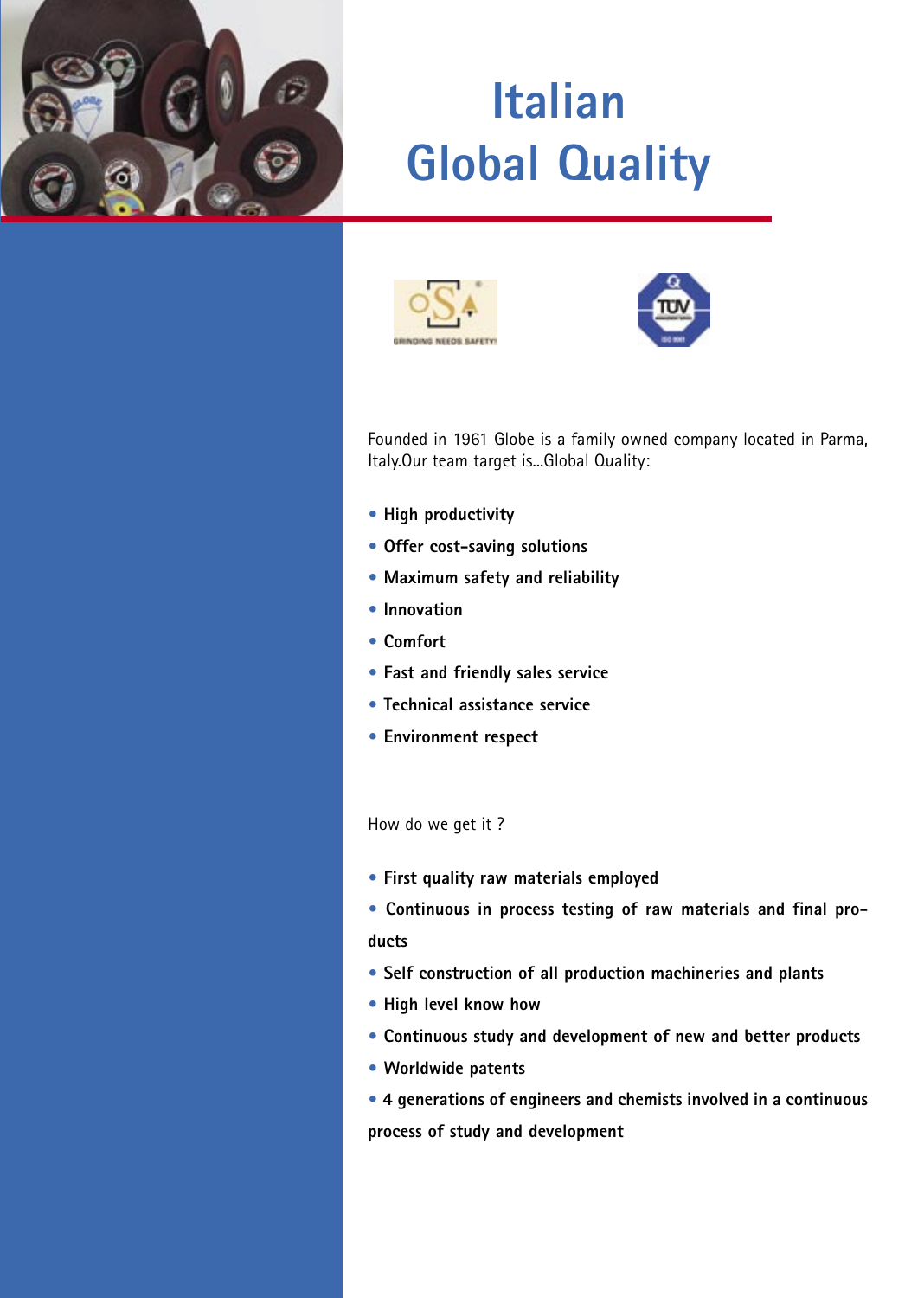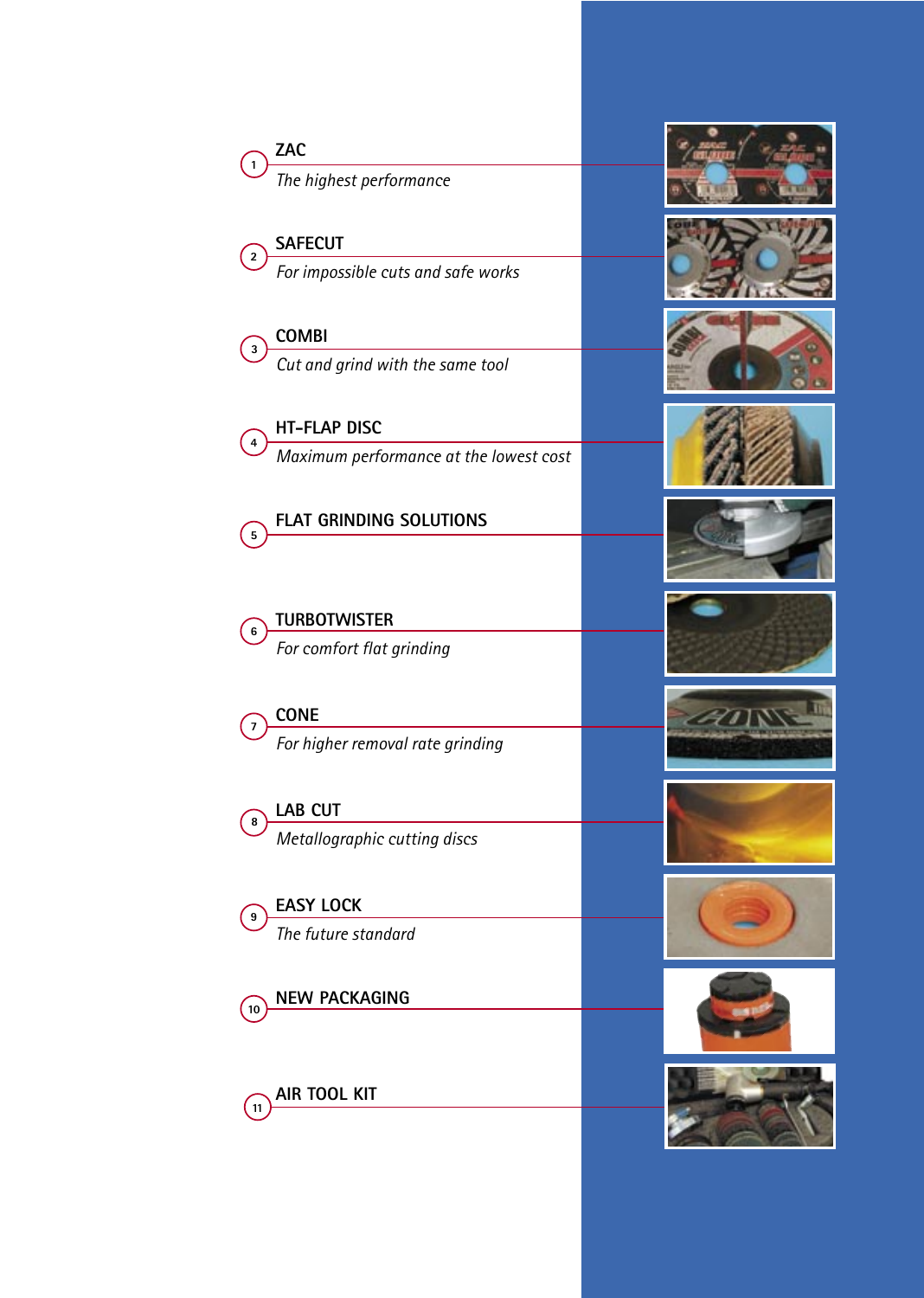## *ZAC* **The highest performance cutting discs**

Due to a sophisticated pressing technology we obtain a spiral shape pattern on both the faces of the disc. The pattern is an alternation of low and relief areas. This solution reduces the side surfaces friction and the overheating of the metal; The sequence of these spiral "ribs" give an outstanding rigidity allowing precise and straight cuts and an easier work.

**Available dimensions:**

115<->230mm

### **Available thicknesses:**

1.0; 1.3; 1.6; 2.0; 2.3 mm

**Available specifications:** steel, stainless steel, aluminium, stone-concrete, non ferrous materials





**ZAC, the longest life disc existing in the world. Test it yourself !! Ask us a free sample!** 



- **Lower side friction**
- **Metal overheating reduction**
- **High rigidity**
- **Lower tendency to decrease turning speed**
- **High speed cut**
- **Precise, easy and straight cut**
- **Exceptionally long life**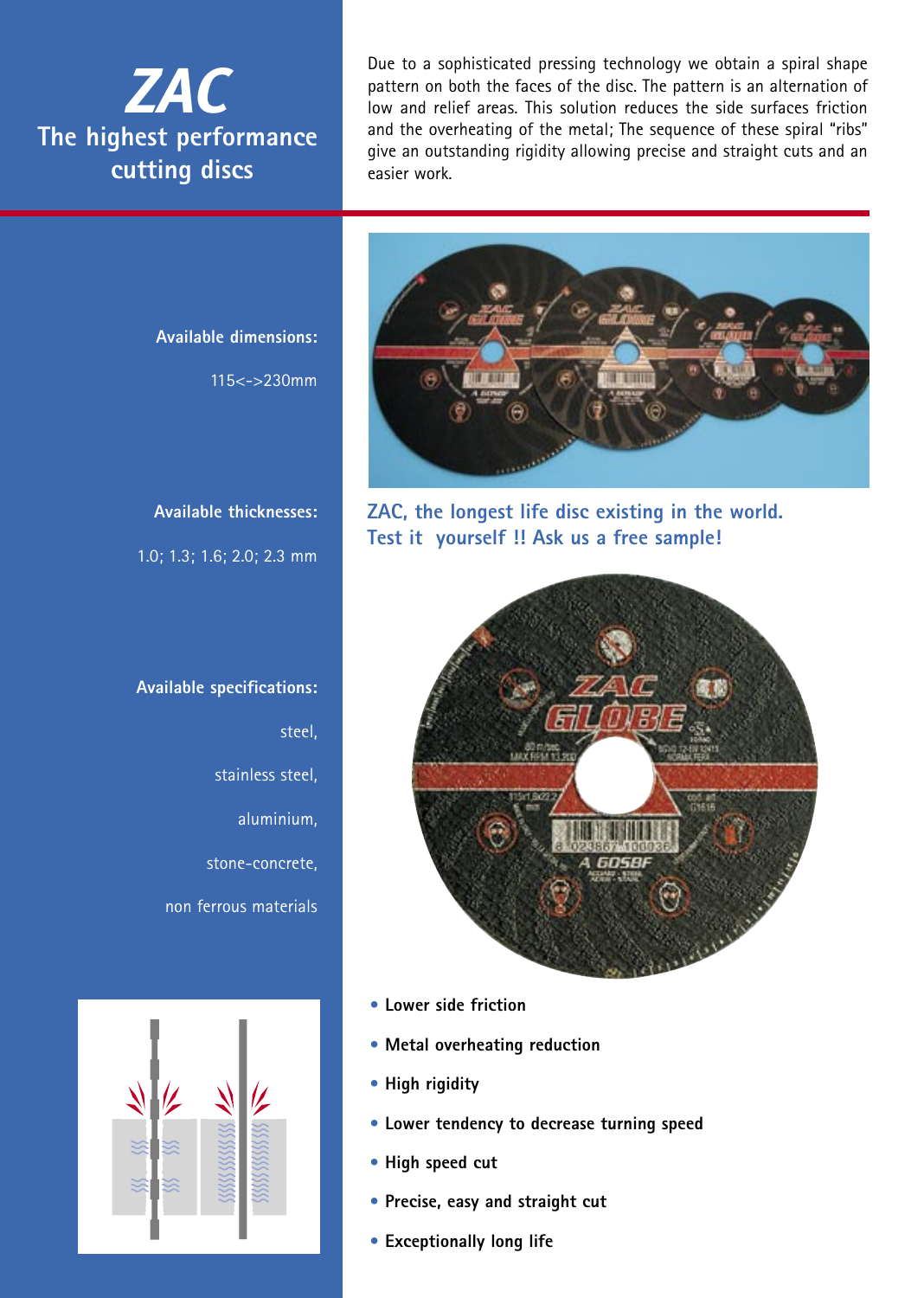SAFECUT allows you to make flush cuts, an operation impossible to do with flat discs. Using the special extra thickness back flange supplied, the front flange and the shaft of the power tool are not any more exceeding the bottom plan of the disc (see pictures below). With this fitting the disc is displaced slightly inside the safety guard of the power tool working always in a safe way.





**The difference between Safecut and competitors discs is it's exclusive metal reinforcement of the depressed centre.** 



This protection improves remarkably the rigidity of the disc; this is very appreciated in bigger diameters as 180 and 230mm where you need precision and no vibrations. Another big benefit is to protect the depressed centre by friction against the metal you're cutting preserving it by the wear of the reinforcement tissues and a possible breakage that could cause big injuries to the operator. GLOBE supplies a special extra thick flange for optimal fixing of your SAFECUT

- **Ribbed design**
	- **Safe work**
	- **High rigidity**
- **High speed cut**
- **Precise, easy and straight cut** 
	- **Exceptionally long life**



disc to your grinder.



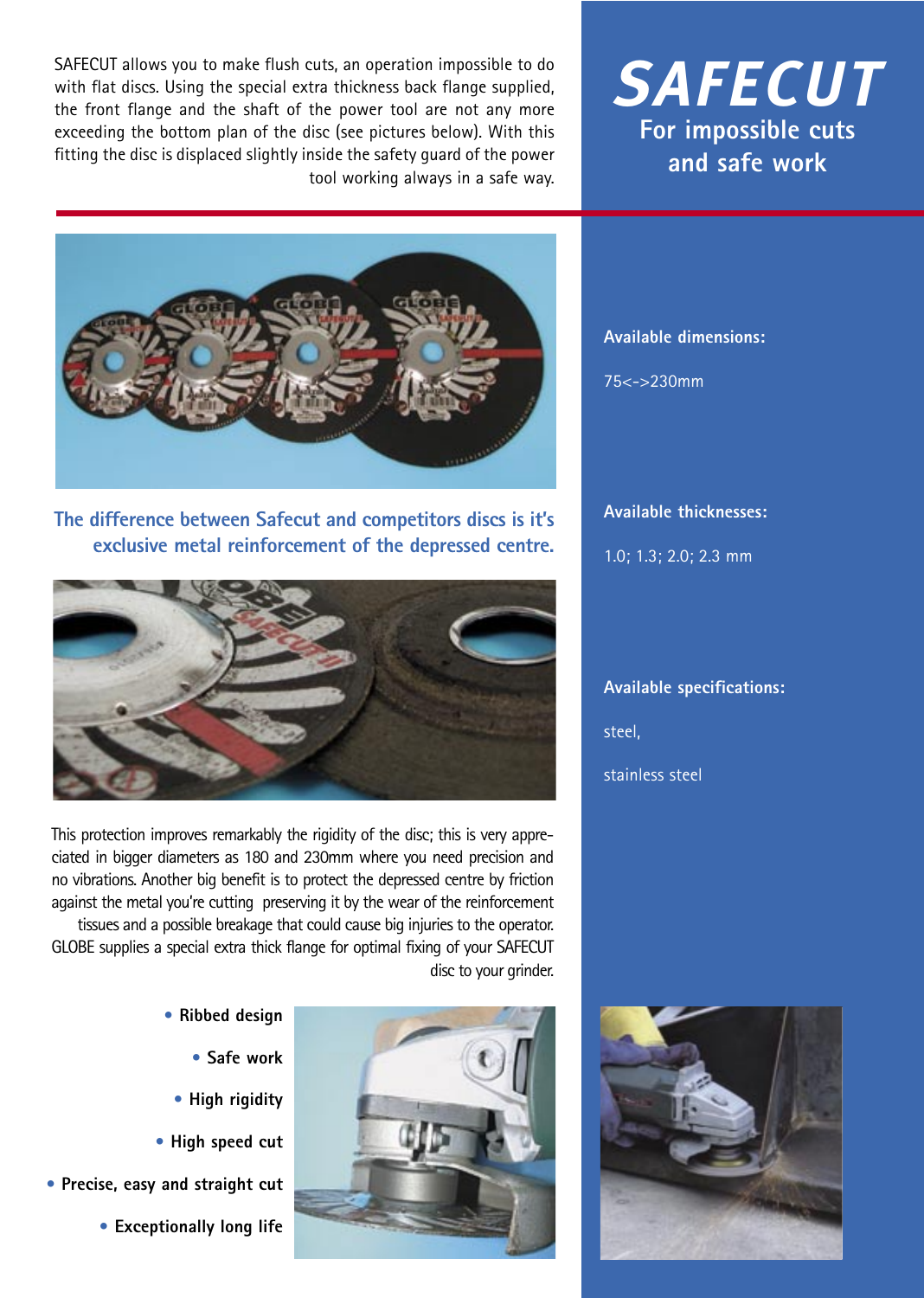## *COMBI* **Cut and grind with the same tool**

An exclusive construction technique allows us to manufacture a wheel suitable for cutting and grinding operation. Despite the reduced thickness that allows a good cutting capacity, the exceptional strength and resistance permit to use COMBI for light grinding or notching operations in the maximum safe way.

**Available dimensions:**

115<->230mm

**Available thicknesses:**

3,5 mm

**Available specifications:**

steel,

stainless steel



**You'll never again have to change cutting discs and grinding wheels because you have both in the same product!!**

**The resistance and safety of COMBI are regularly tested by the MPA certification laboratories (Hannover, Germany).**



- **Save time ! Save money!**
- **Very good grinding capacity**
- **Efficient cut**
- **Certified safety**
- **Metal depressed centre protection**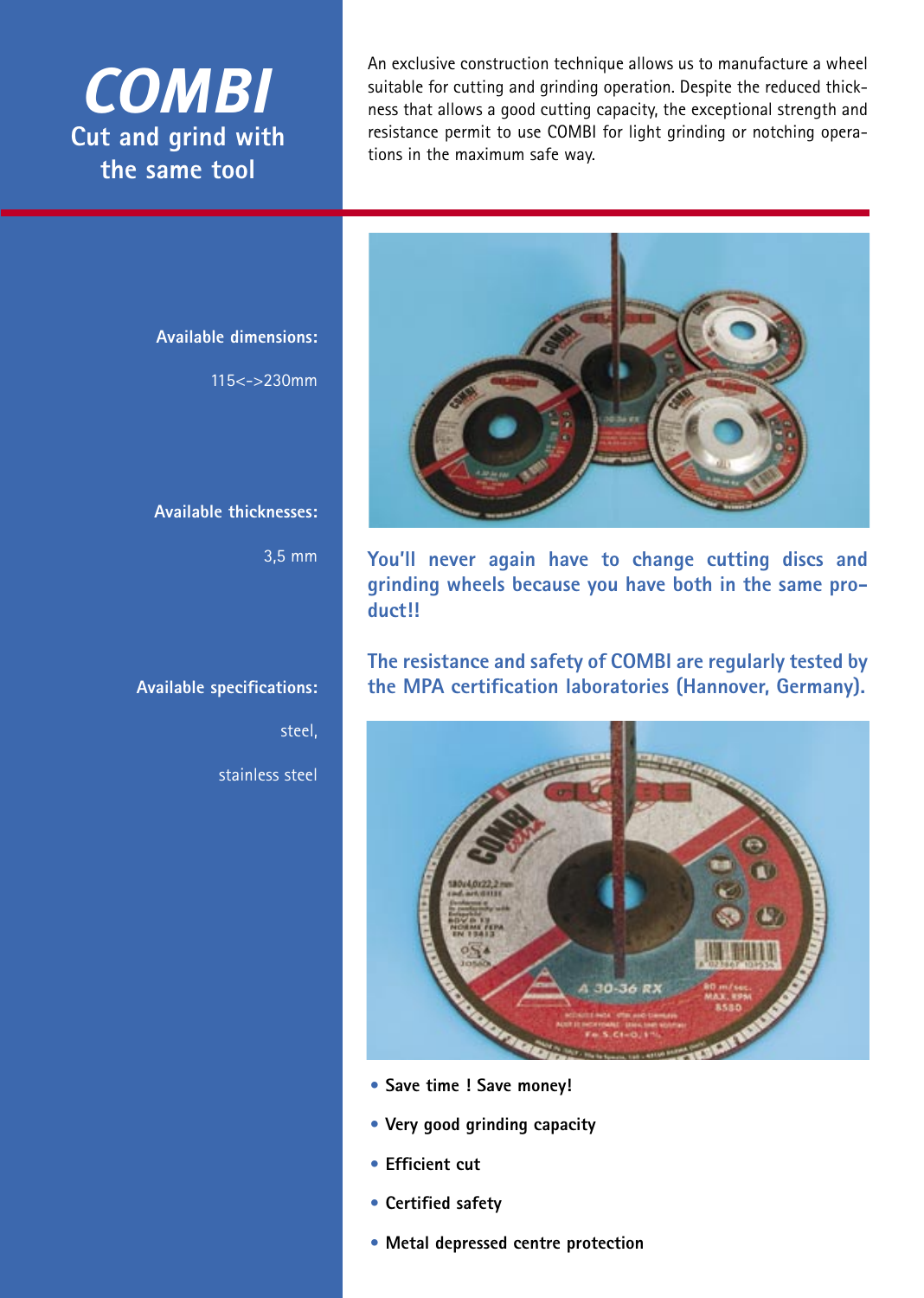The original flap crown shows you immediately the difference by HT and all competitors products. The flaps are in bigger number and they're narrow in way to concentrate the abrasive material in the outer part of the disc which is the faster and that has the highest removal capacity. The reduced contact area improves the specific load and the grinding action.

*HT FLAP DISK* **Maximum performance at the lowest cost**





**HT flap discs have high and constant grinding capacity from the beginning to the end. Traditional flap discs grind well for few minutes and when the surface grit is worn and you see only the tissue, performance falls.**

Use all the grinding material, don't waste money…. Frequently the operator uses the disc with 30-35° angle and when the wear arrives to the end on the outside part of the flap crown , the inside part is still able to work but he throws the disc in the rubbish. The particular geometry of HT allows you to use till the end the abrasive flaps!





**Available dimensions:**

115<->180mm

**Available grits:** 40; 50; 60; 80; 120

#### **Available specifications:**

stainless steel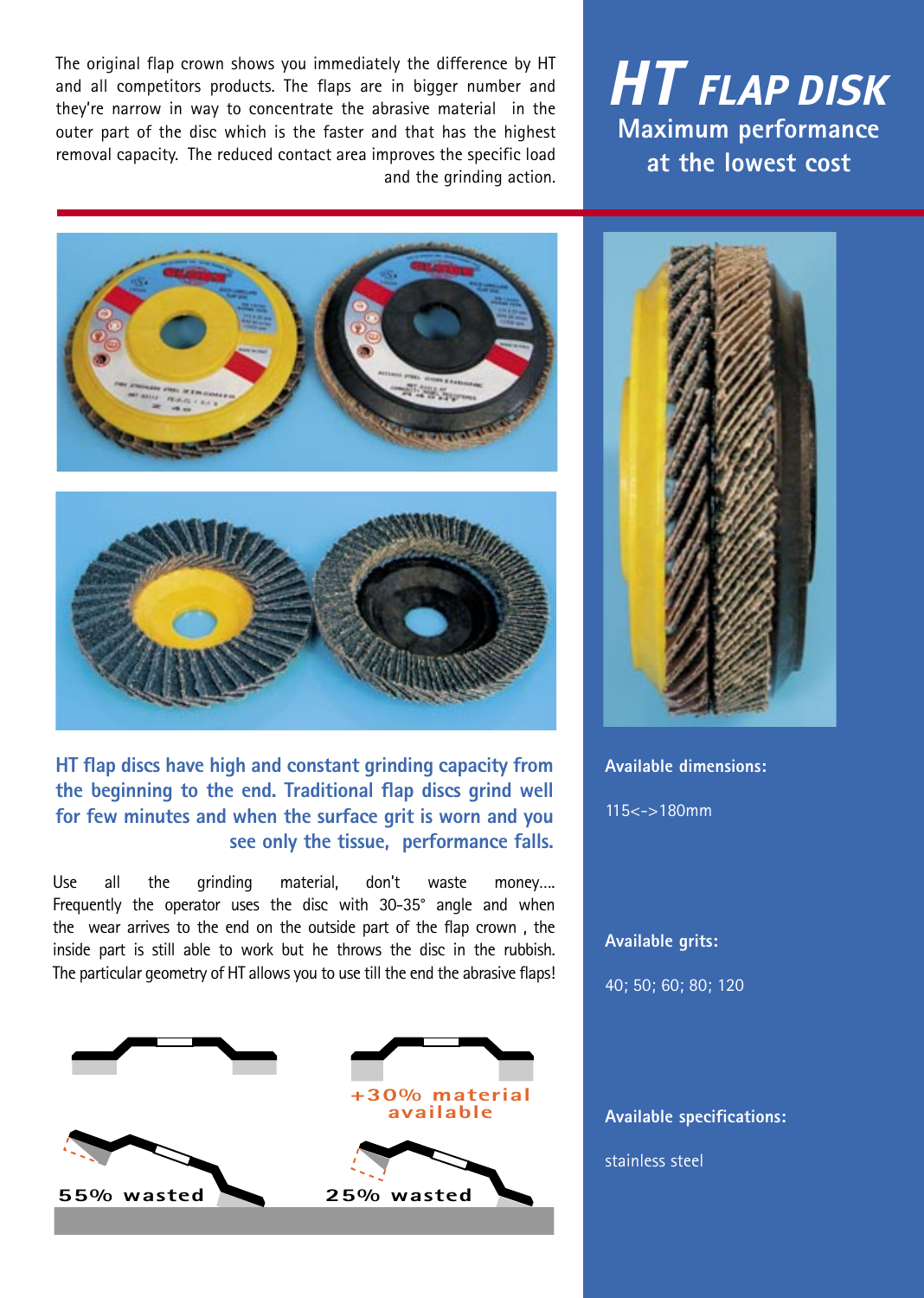## *FLAT GRINDING SOLUTIONS*

Grinding weldings is one of the most common applications in metal constructions. This is a typical example where is necessary flat grinding.

Still today many operators have the wrong habit to use standard depressed centre grinding wheels for flat grinding operations. This misuse has many bad consequences: the wheel vibrates and hops on the metal surface and the work becomes uncomfortable and can cause muscle and articulation diseases. Vibrations and hops of the wheel give big shocks and stress to the wheel structure causing non homogeneous wear, unbalancing worsening the work conditions. The flat contact of the wheel against the metal wears the outside reinforcement dangerously compromising the safety and wealth of the worker.

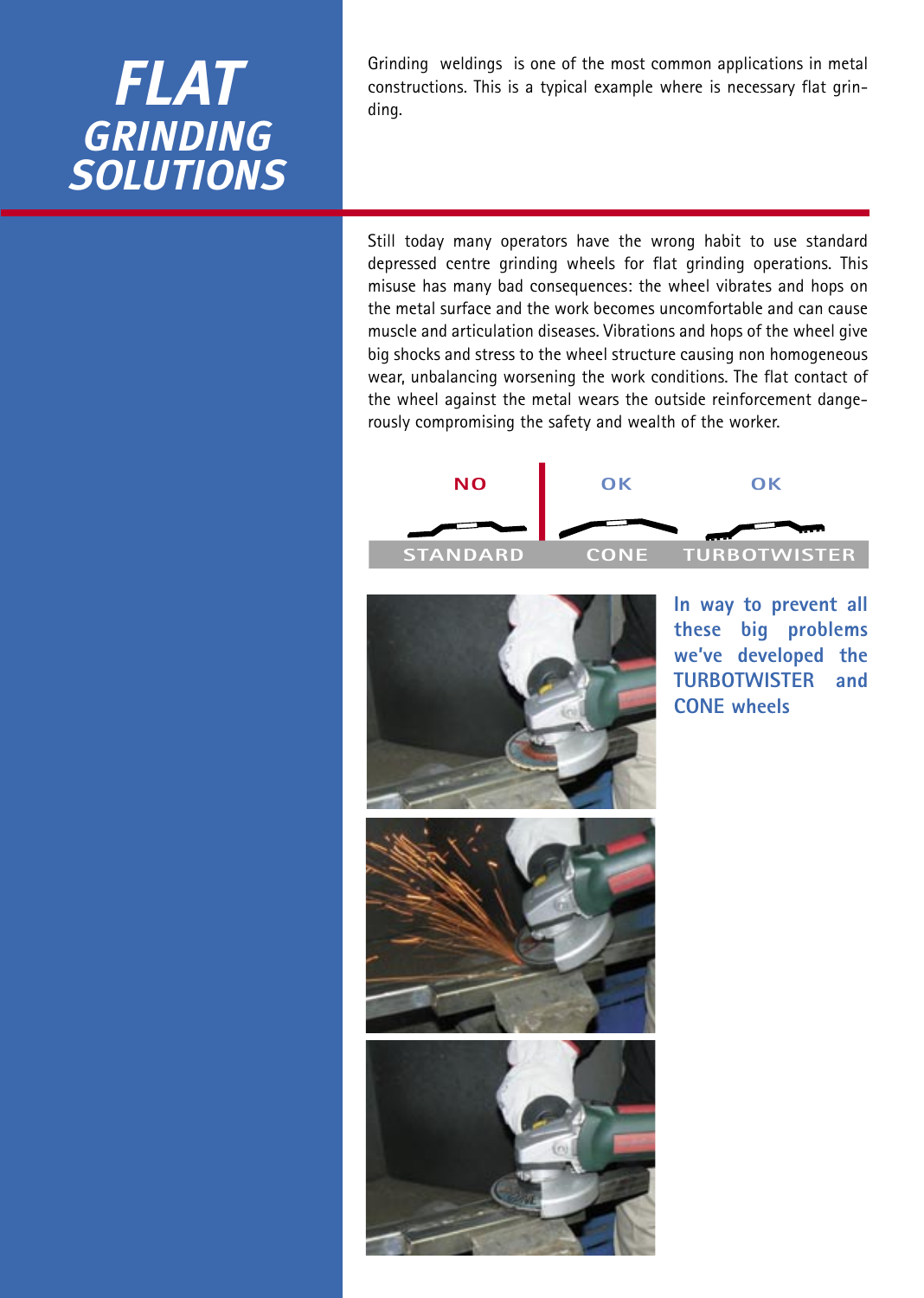## *TURBO TWISTER* **For comfort flat grinding**

Turbotwister due to his flexible structure allows flat grinding in a safe and comfortable way.

The patented shape of the spiral grooving similar to the diamond pyramidal cut give a very high removal capacity and a strong air circulation that prevents the metal overheating.



**TURBOTWISTER gives superior results on curved surfaces grinding and achieve quality finishing.**



For optimal use of TURBOTWISTER we supply an extra thick back flange that allows to keep the front flange and the shaft of the power tool completely inside the shape contour of the wheel. In this way you can use the wheel with it's natural angle of 10° with the metal surface.





**Available dimensions:** 75 ;115 ;125 ;150 ;180mm

**Available grits:** 24, 36, 60, 100

**Available specifications:** stainless steel, aluminium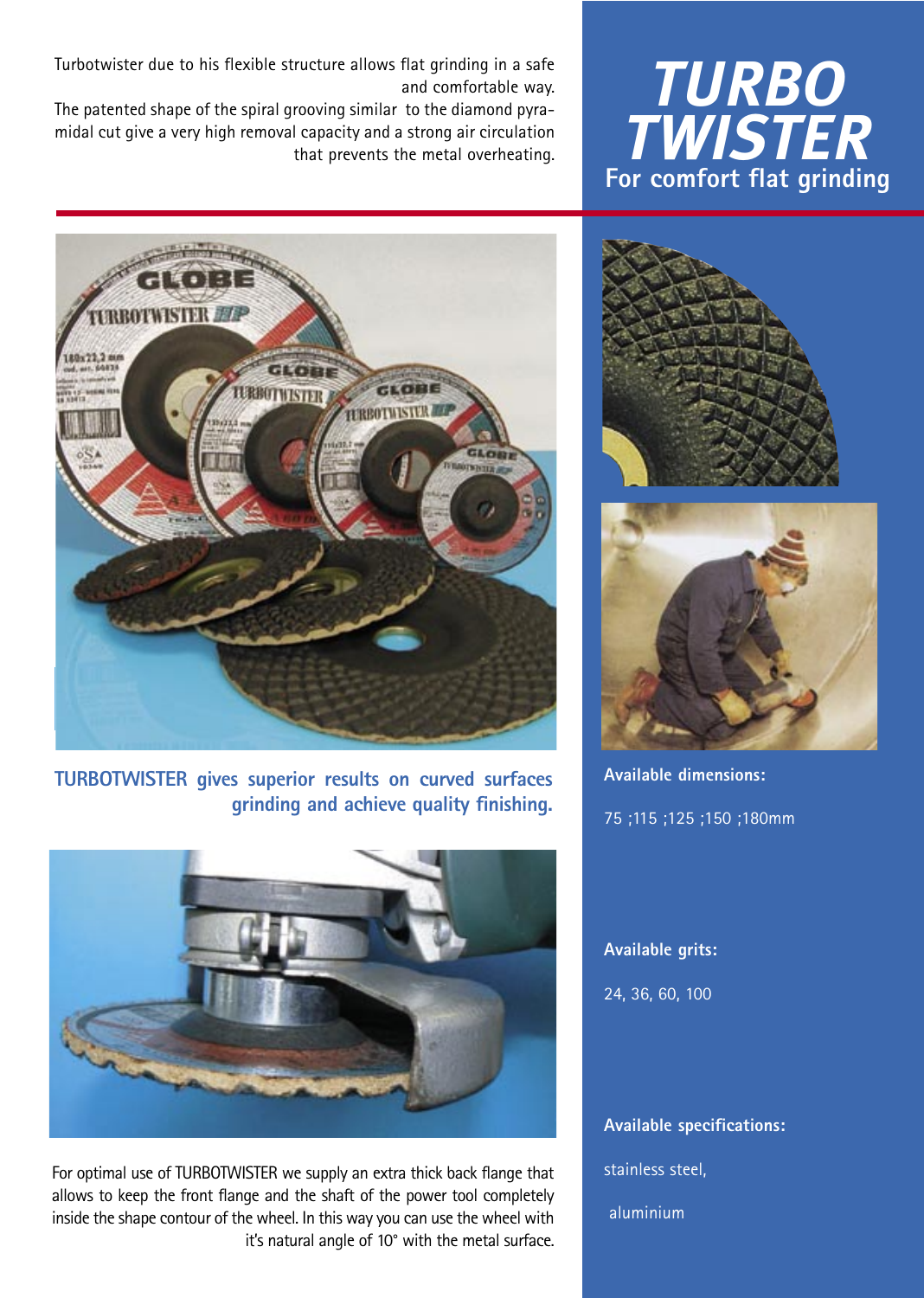



**Available dimensions:** 115 ;125 ;150 ;180 ;230mm

**Available hardnesses:** soft, medium, hard

**Available specifications:** all, upon request



#### **CONE wheels are manufactured with a natural angle of 15°. This solution offers big advantages:**

**• The reinforcement of the bottom surface of the wheel is pro-**

**tected by friction and damaging by the contact with the metal**

- **You can keep the grinder machine more flat without twisting your wrist, working in a more comfortable position**
- **Removal rate is at the same level as depressed centre wheels**

**but with better finishing**

**• Optimal for flat grinding, very good for general grinding applications too**



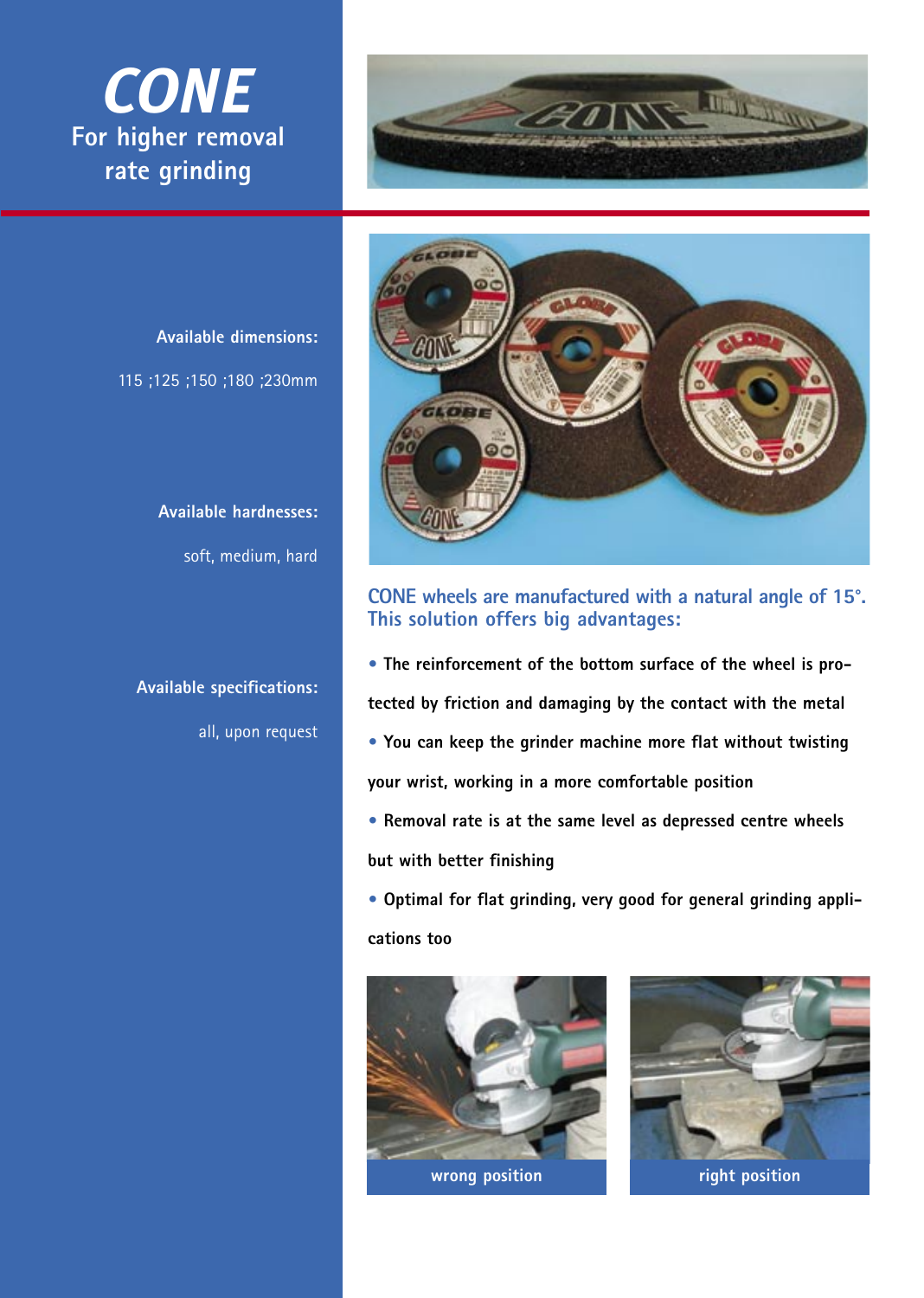Innovative discs for metallographical cutting with cooling water stream. This type of cut is made where there is the absolute necessity to avoid heating or hardening of the metal.

## *LAB CUT* **Metallographic cutting discs**



#### **The most common applications are:**

#### **1) metallographical analisys of castings:**

pieces of castings are cut under water flow for checking the crystalline structure of steel. Overheating is not admitted in way not to modify the test piece structure

#### **2) hardened-grinded guides and shafts:**

every day in the world kilometres of these items are cut to manufacture machineries and cylinder shafts; in this application it's fundamental to avoid hardening of the core of the pieces

**GLOBE** has developed a complete set of metallographical discs with biconical shape.

The biconical section reduces overheating due to the friction of the side surfaces of the disc. Moreover the coolant can easily enters in the narrow space between disc and metal cooling and lubricating.



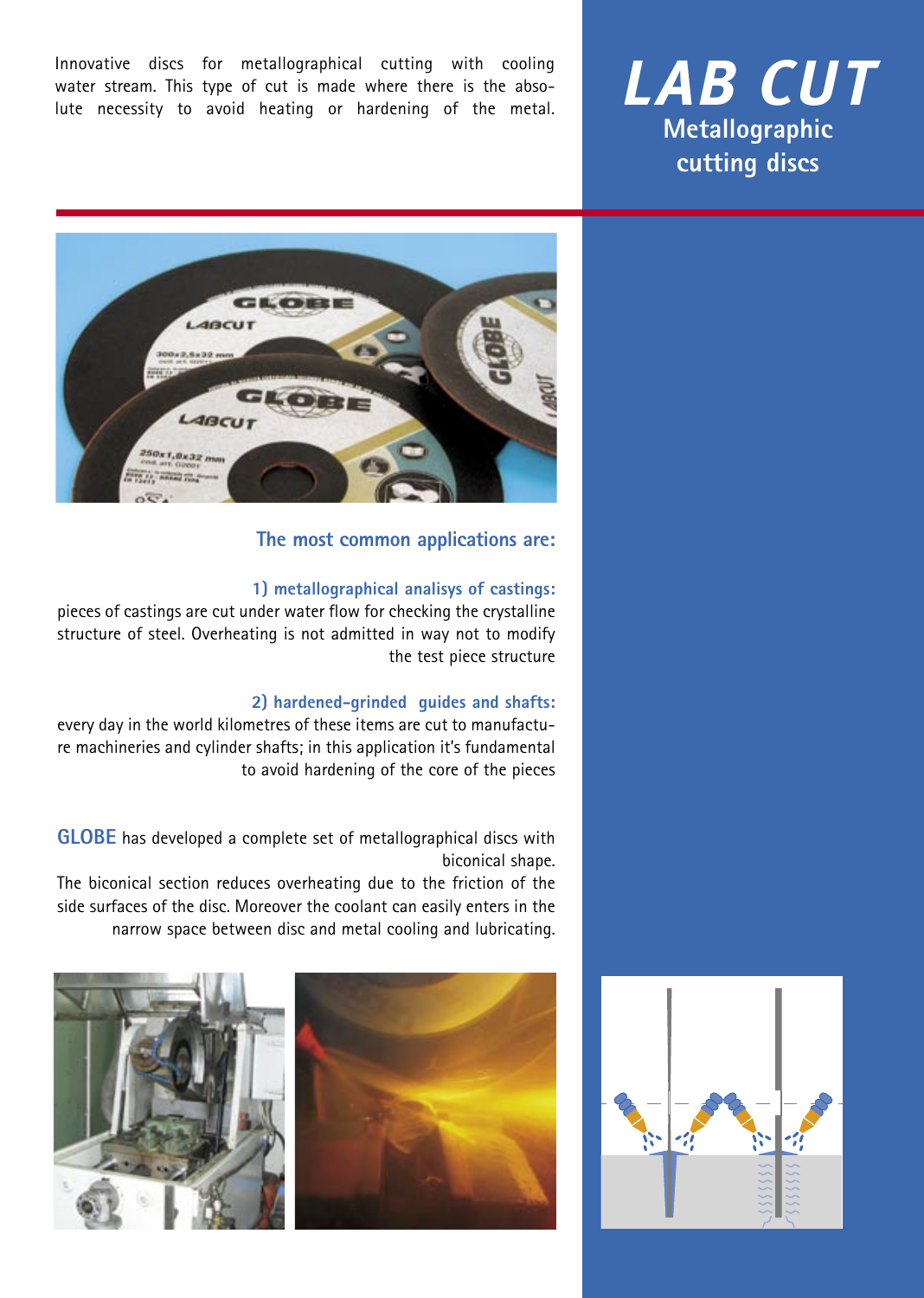*EASY LOCK* **The future standard**

Easy lock is a new and patented locking system invented by our team for fixing easily grinding wheels on the grinders.

Easy lock is a plastic flange fixed directly to the grinding wheels. We can supply all our range of standard grinding wheels (depressed centre, conical, turbotwister) mounted with an EASY LOCK flange.

**EASY LOCK nut can be mounted on all grinding wheels of:** 

115, 125 and 150mm diameters.





**You'll no longer need the front clamping nut or the pin key to fix it and that very often get lost somewhere in your workshop!**

**• Very useful for building yards, shipyards, outside maintenance and service operations.** 

**• You'll never have to go back to your workshop because you've forgotten the clamping nut key!**

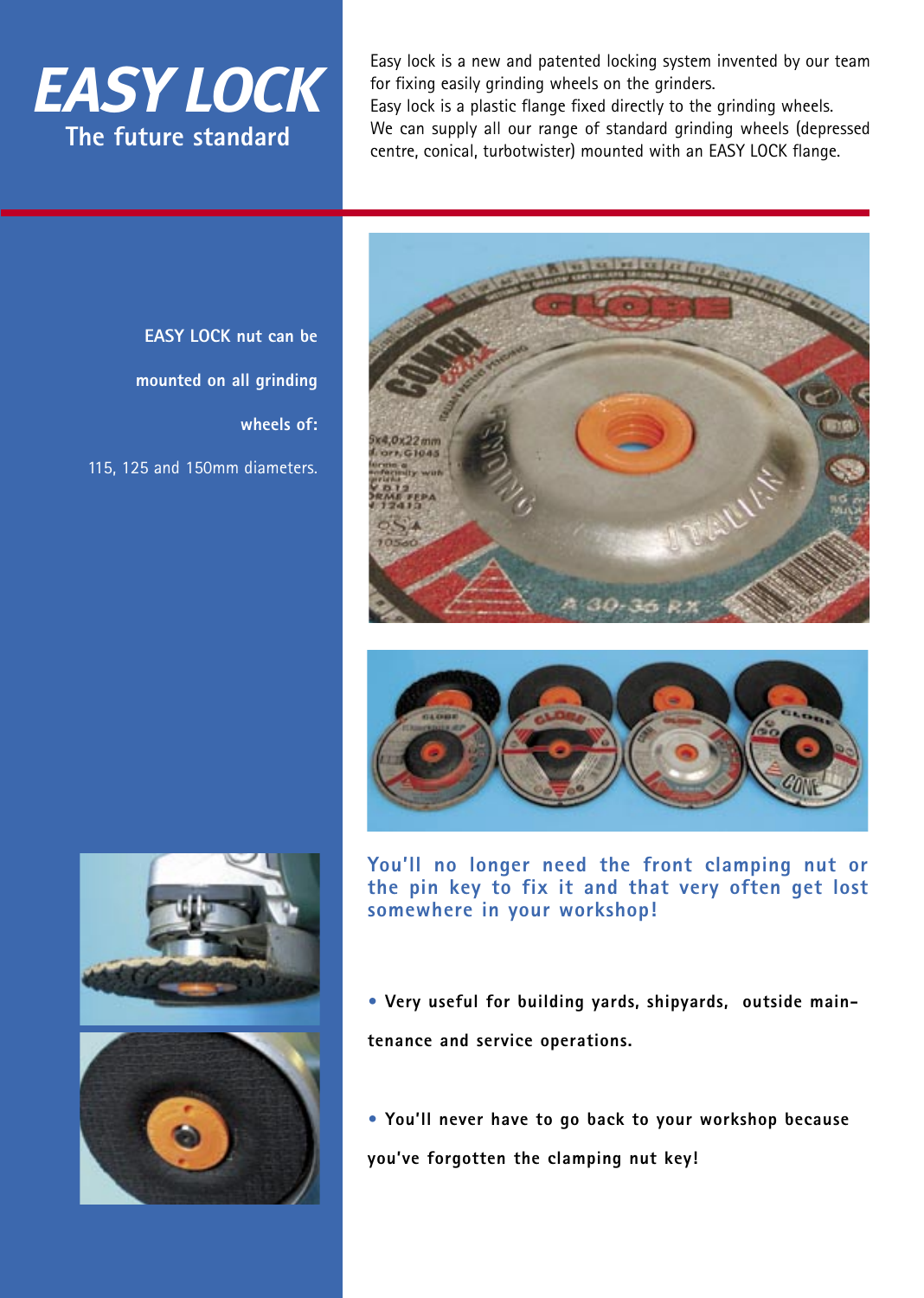Traditionally grinding and cutting wheels have been packed in soft carton boxes. We wanted to achieve a better result: we have developed an exclusive, new and patented packaging. All our wheels are packed in round plastic or rigid carton pipe boxes.

# *NEW PACKAGING*



**The advantages are a better protection of the products from shocks and environment moisture, preserving your GLOBE wheel until the moment you will use it.**

> All the materials used for the packaging are recyclable (PE and cardboard).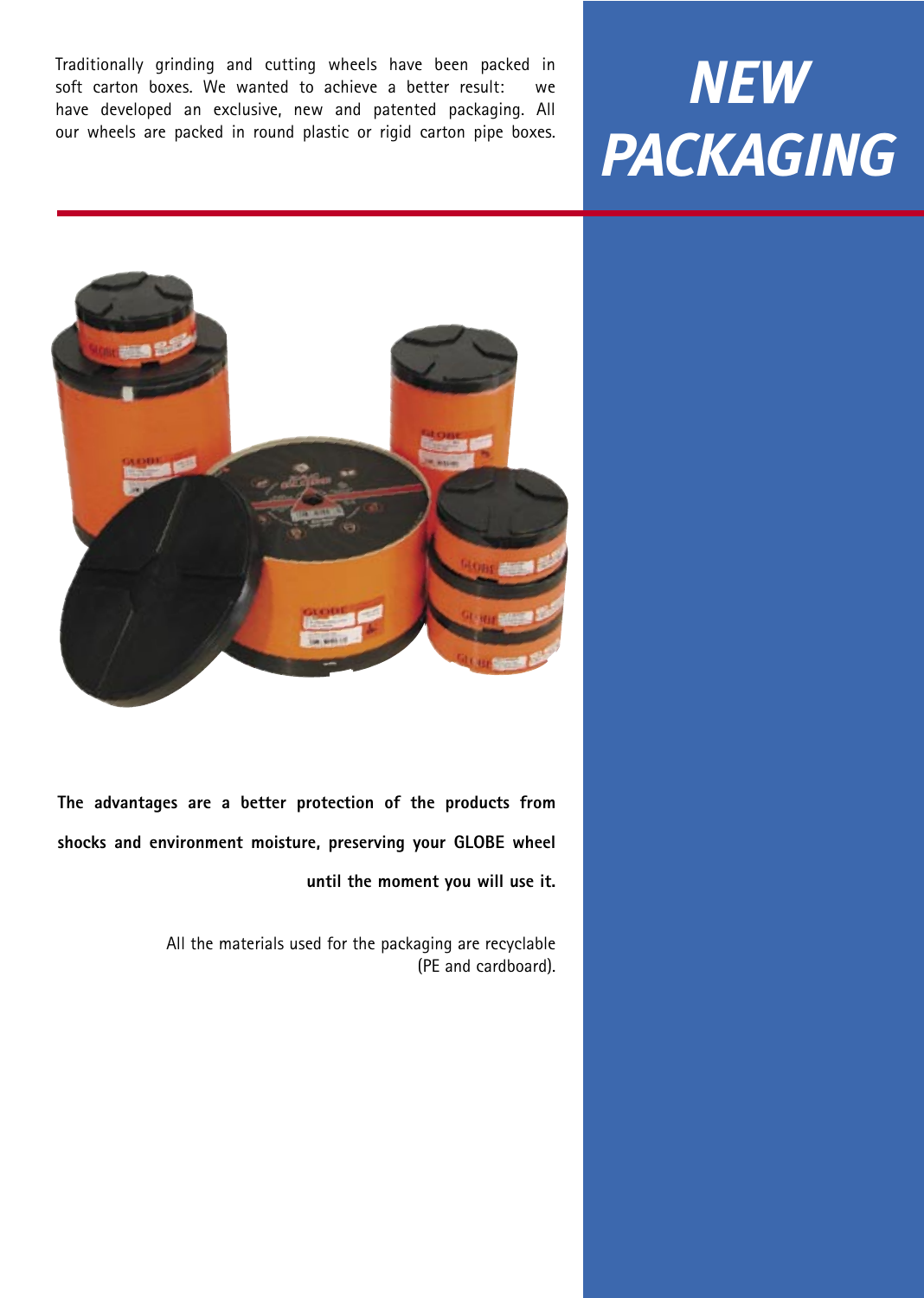# *AIR TOOL KIT*

Globe presents a new complete kit containing an high quality air grinder and a complete set of mini tools for cutting, grinding, finishing and polishing.

The air grinder is extremely compact and light. The transmission of the power is direct without conical gear giving an high power, long life and maximum reliability.

![](_page_13_Picture_3.jpeg)

![](_page_13_Picture_4.jpeg)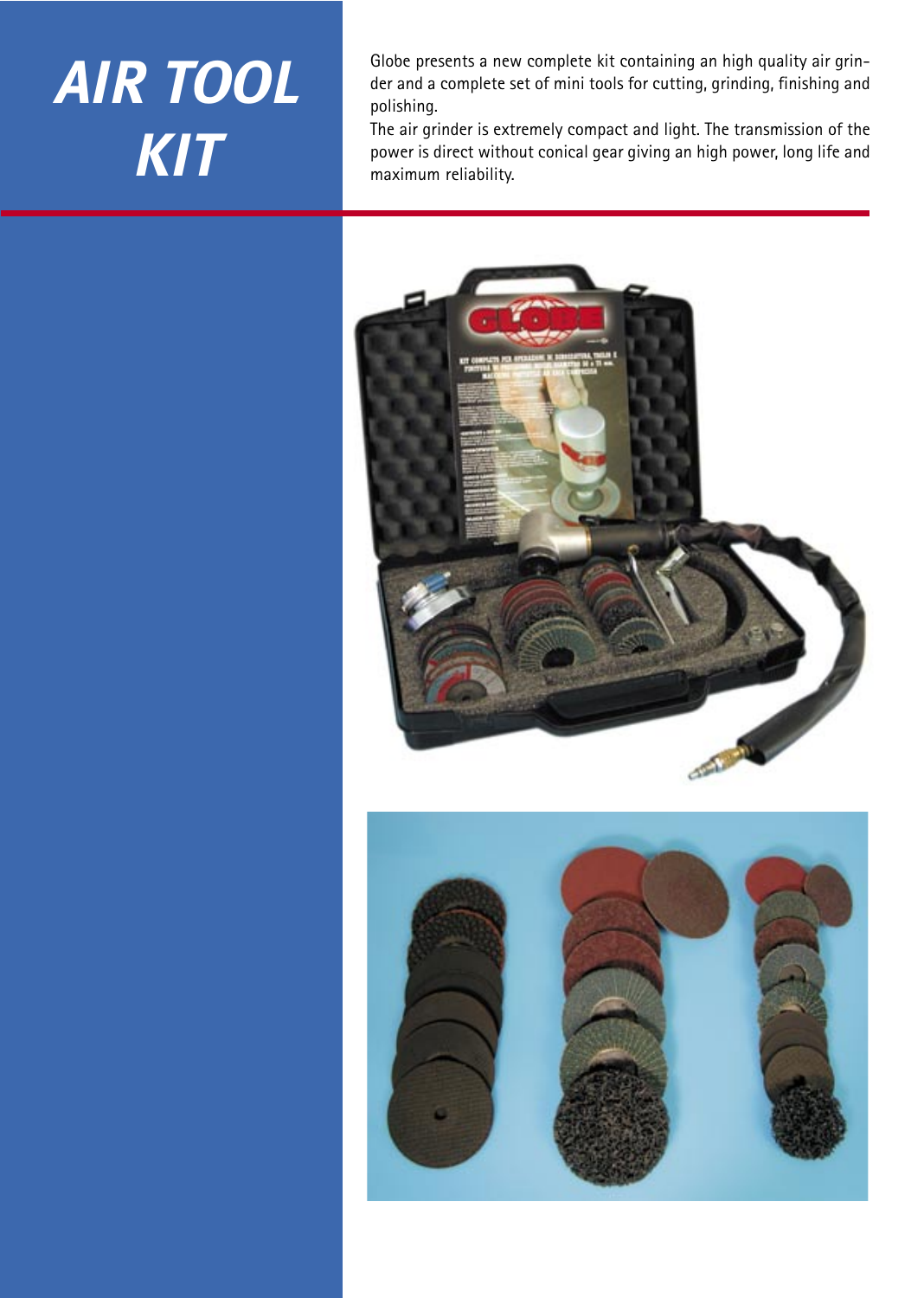A wide variety of effective and performace tools for every tipe of application from cutting, to grinding, to fine polishing.

# *ABRASIVE TOOL KIT*

![](_page_14_Picture_2.jpeg)

![](_page_14_Picture_3.jpeg)

![](_page_14_Picture_4.jpeg)

![](_page_14_Picture_5.jpeg)

![](_page_14_Picture_6.jpeg)

![](_page_14_Picture_7.jpeg)

![](_page_14_Picture_8.jpeg)

#### **• MINI ZIP HP**

Very thin cutting discs allow fast and precision cuts in every position. Outstanding life.

#### **• MINI SAFECUT**

Depressed centre discs. Allows extremely preciseand very fast cuts, due to it's rigidity and reduced thickness. The depressed centre shape allows flush cuts also in narrow corners. Unique product!

#### **• MINI FLAP DISC**

For light grinding , cleaning of rusty and crusty surfaces. Suitable for curved surfaces too.

#### **• MINI TURBOTWISTER**

Semiflexible wheel with high removal rate particularly indicated for curved or modelled surfaces; very effective in narrow spaces and of difficult accessibility. Allows to work in a very precise way; due to the patterned surface and great air circulation avoids metal overheating. Suitable for aluminium and composites too.

#### **• SCOTCH BRITE DISCS**

For paint removal, finishing and polishing. Grits available for every finishing grade.

#### **• MINI SANDING DISCS**

Available in various grit sizes for light grinding and finishing at every grade.

#### **• MINI GRINDING WHEELS**

Indicated for high removal in narrow spaces.